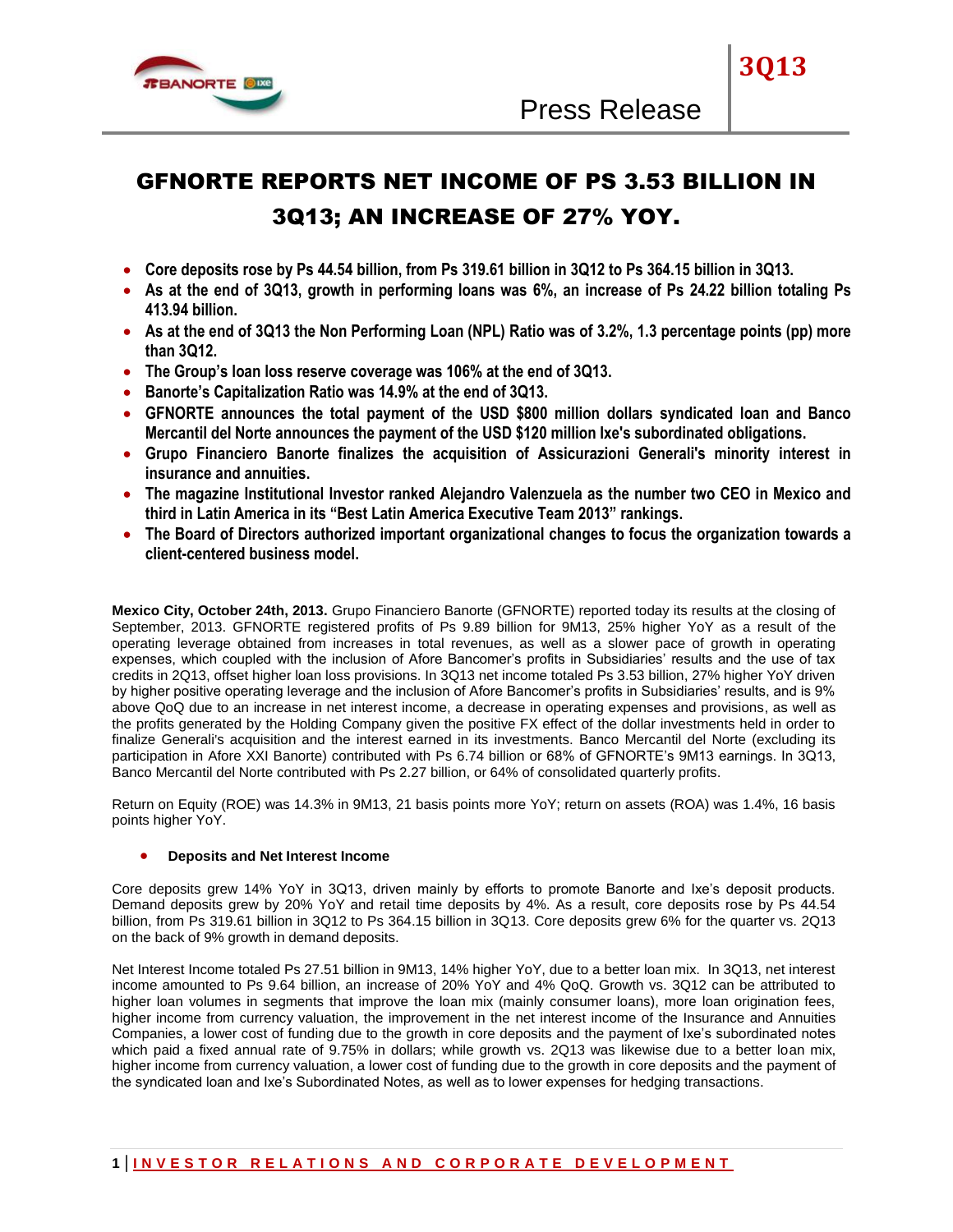

#### **Loan Portfolio**

At the closing of 3Q13, Performing loans registered YoY growth of 6%, increasing by Ps 24.22 billion to Ps 413.94 billion. Lower yearly growth rates were mainly due to the economic slowdown in 2013. The loan portfolio grew 1% for the quarter, mostly as a result of growth in payroll loans, mortgage loans, credit card and commercial loans.

**Commercial** loans totaled Ps 109.74 billion, YoY growth of 3%, derived mainly from more business loans, leasing and the reactivation of the Creditactivo product for businesses; commercial loans posted a QoQ increase of 1% driven by growth in Crediactivo loans. **Corporate** loans totaled Ps 78.87 billion, (9%) and (6%) below YoY and QoQ, mainly derived from the payment or classification as past due of some loans related to housing developers, as well as pre-payments received from some clients that used the proceeds from capital markets' transactions to settle their liabilities. **Government** loans totaled Ps 90.53 billion at the end of September, a YoY increase of 10% as a result of the efforts to continue meeting the demand for loans at all levels of government, while QoQ they were mostly unchanged owing to the low demand currently experienced in this segment.

**Consumer loans**, including mortgage loans, registered YoY growth of 18%. **Mortgage loans** maintained their rising trend to close the quarter at Ps 79.21 billion, 14% higher YOY and a QoQ increase of 3%, which continues to position Banorte as one of the banks with higher growth in loan volumes in this segment despite a very competitive environment. **Payroll loans** totaled Ps 24.38 billion, above 40% YoY and 9% QoQ, respectively, due to growth in the number of Banorte-Ixe payroll deposit accountholders, promotional campaigns for the product and a cross-selling strategy with clients using various channels. **Car loans** grew 10% YoY and 3% QoQ reaching Ps 11.16 billion at the close of 3Q13 driven by more loan placements generated by promotional campaigns for the product through various channels, cross-selling with clients and alliances with car dealerships. The **Credit Card** portfolio totaled Ps 19.84 billion at the close of 3Q13, YoY growth of 21% and 6% QoQ; both growth rates were due to portfolio management strategies, promotional campaigns for Banorte – Ixe's products, and increased cross selling with clients.

The Group registered a Past Due Loan Ratio of 3.2% at the close of 3Q13, 1.3 percent points (pp) above 3Q12 and 1.1 pp higher than 2Q13. These increases can be mainly attributed to the past due loans of housing developers, and to a lesser extent, an increase in other headings. Excluding the past due loans for the three troubled housing developers, the NPL ratio would be 1.8%, almost 10 basis points below the year earlier level.

Grupo Financiero Banorte closed 3Q13 with past due loans of Ps 13.87 billion, a YoY growth of 83% and 53% QoQ, due to an increase in almost all headings, mainly related to more Corporate past due loans (especially housing developers) as well as in the Commercial portfolio due to more past due loans at Fincasa, tourist developments in the Northwest of the country and in the SME, Credit Card, Payroll and Mortgage Loan portfolios as a result of the maturing of vintages and the negative impact of slower economic growth. The Group"s loan loss reserve coverage was 105.7% at the end of 3Q13, (41.6pp) below YoY and (52.1pp) below QoQ, owing to past due loans generated during the quarter from exposures to housing developers.

#### **Efficiency**

The Efficiency Ratio was 51.8% for 9M13 and 51.0% for 3Q13, a reduction of (3.4 pp) vs. 9M12 and (3.3 pp) vs. 3Q12; both decreases can be traced to the positive operating leverage obtained; compared to 2Q13, the efficiency ratio rose 0.6pp, since the decline in Non Interest Income was greater than the expense control achieved in the quarter.

#### **Capitalization**

Banco Mercantil del Norte's Capitalization ratio was 14.85% at the close of 3Q13 with a Total Tier 1 ratio of 12.41% and a Core Tier 1 ratio of 11.14%.

#### **Other Subsidiaries**

**Long Term Savings** comprised of the Afore XXI Banorte, Insurance and Annuities, reported Ps 1.30 billion in earnings during 9M13, 57% higher YoY, and Ps 441 million during the quarter, 64% more YoY vs. 3Q12 and 26% more QoQ vs. 2Q13. The accumulated, YoY and QoQ increases can be attributed to the incorporation of Afore Bancomer and greater business dynamics in the Insurance and Annuities companies.

# **2 | I N V E S T O R R E L A T I O N S A N D C O R P O R A T E D E V E L O P M E N T**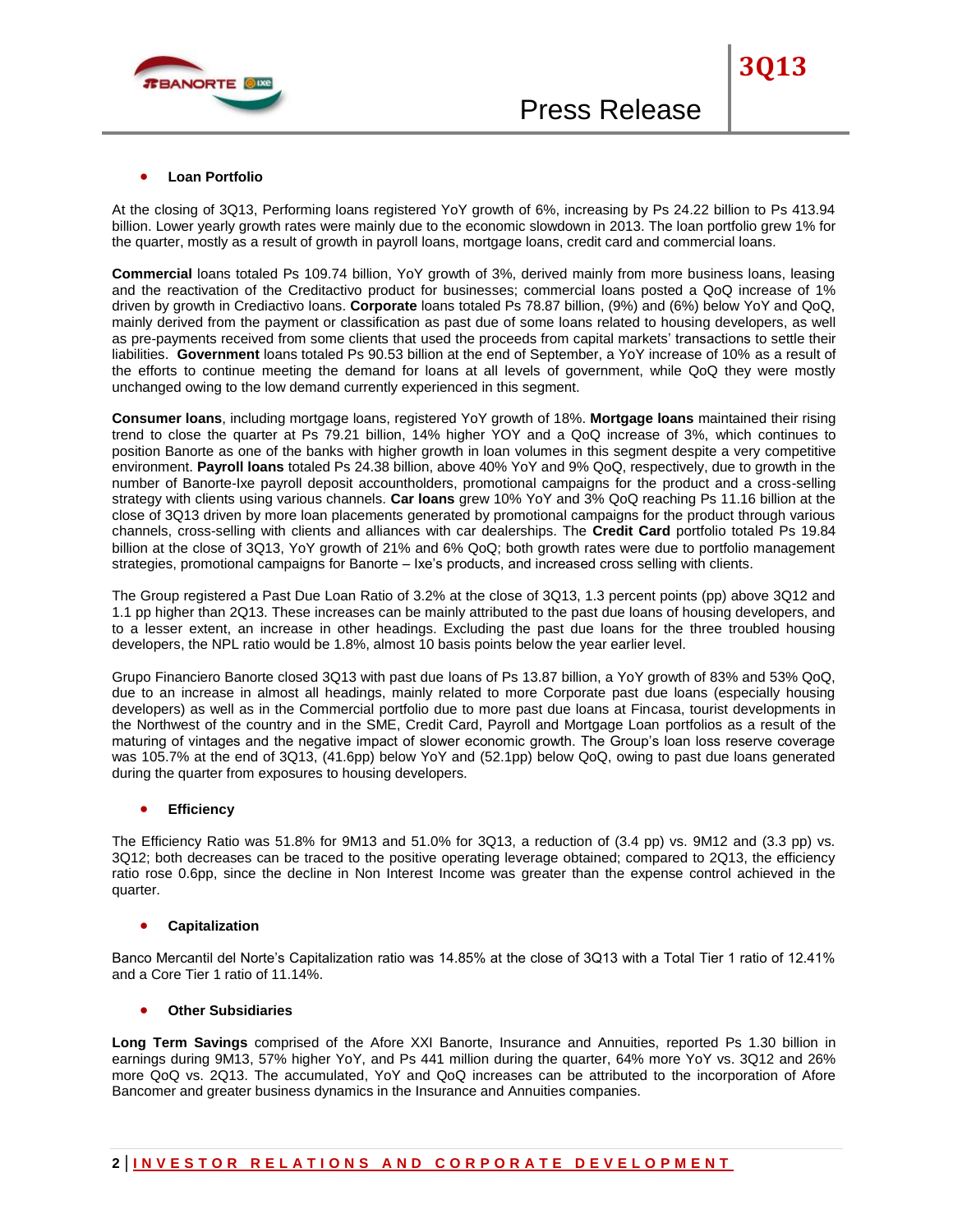

**Banorte - Ixe Tarjetas** reported profits of Ps 866 million for 9M13, 161% more YoY; this increase stems from the SOFOM"s purchase of Banco Mercantil del Norte's credit card portfolio during 2Q12, and the consolidation of its results as of that quarter, as well as growth and management strategies of the portfolio. In 3Q13 profits were Ps 276 million, 12% higher YoY derived from the positive impact on margins and fees from loan growth, and (16%) below QoQ, due to the creation of additional reserves for the rewards program.

The **Brokerage Sector** comprised of Casa de Bolsa Banorte Ixe and Operadora de Fondos Banorte-Ixe reported 9M13 profits of Ps 495 million, YoY growth of 20% as a result of an increase in assets managed in mutual funds, which represents more service fees, as well as more income from trading, private banking and wealth management, asset management and institutional sales. Profits amounted to Ps 110 million in 3Q13, a YoY decrease of (21%) vs. 3Q12 and QoQ decrease of (22%) vs. 2Q13 due to a valuation effect in the money market and equity positions originated by changes in market conditions during this period.

**Other Finance Companies,** comprised of Arrendadora y Factor Banorte, Almacenadora Banorte and Sólida Administradora de Portfolios (which was spun-off from Banco Mercantil del Norte to later merge with Ixe Soluciones) registered 9M13 profits of Ps 443 million, 414% higher YoY due to the merger of Fincasa with Banco Mercantil del Norte and Ixe Soluciones with Sólida Administradora de Portafolios during May 2013; while in 3Q13, they registered profits of Ps 214 million, improving QoQ due to the positive results of the Leasing and Factoring business.

#### **Recent Events**

 **Grupo Financiero Banorte announces the total payment of the USD \$800 million dollars syndicated loan; while Banco Mercantil del Norte announces the payment of the USD \$120 million nonpreferred, non-cumulative callable perpetual subordinated obligations.**

Last August 30<sup>th</sup>, GFNORTE informed that as part of the use of proceeds from the Global Public Offering carried out in July 2013, through which 447'371,781 common shares of the Financial Group were sold for an equivalent of approximately USD \$2.5 billion dollars, it amortized on July 26th the syndicated loan granted by 4 financial institutions without any guarantee by the Financial Group or any of its subsidiaries and which was disbursed in February 2013 with a term of 364 days for a total amount of USD \$800 million dollars

Furthermore on August 28<sup>th,</sup> it was informed that Banco Mercantil del Norte exercised the pre-payment option on August 26<sup>th</sup> to settle the USD \$120 million Non-Preferred, Non- Cumulative Callable Perpetual Subordinated Obligations which were registered at the Luxembourg Stock Exchange. This perpetual subordinated debt was issued on February 26th, 2007 by Ixe Banco S.A., Institución de Banca Múltiple ("Ixe Banco") and given the merger of Ixe Banco with Banorte in May of this year, Banorte assumed responsibility for each and every one of Ixe's obligations.

These payments are consistent with the information provided to the investment public during the equity offering carried out by GFNORTE this past July, as well as with the content of the transaction documents.

#### **Grupo Financiero Banorte finalizes the acquisition of Assicurazioni Generali's minority interest in insurance and annuities.**

As part of the use of proceeds from the Public Offering, and as a follow up to the material event published on June 11<sup>th</sup>, 2013 by Grupo Financiero Banorte regarding the binding agreement under which GFNORTE would acquire the remaining 49% of the equity representative common shares of Seguros Banorte Generali, S.A. de C.V. ("Seguros Banorte Generali") and Pensiones Banorte Generali, S.A. de C.V. ("Pensiones Banorte Generali") held by Assicurazioni Generali S.p.A Generali Group ("Generali Group")), GFNORTE informed to the investment public on October 4<sup>th</sup>, that it has obtained the corresponding government authorizations in order to finalize the acquisition of the Generali Group's minority stake in the insurance and annuities companies: the Antitrust Commission (CFC) informed having no objection to the transaction through the communication No. SE-10-096-2013-483 issued in August 7<sup>th</sup>, 2013, while the Ministry of Finance and Public Credit notified its conformity with the acquisition of Generali"s equity participation in both companies through the communication No. 366-III-574/13 issued on September  $24^{\text{th}}$ , 2013.

The transaction was finalized on October  $4<sup>th</sup>$ . The total amount of the transaction was US 858 million, including excess capital: US 637 million for Seguros Banorte Generali and US 221 million for Pensiones Banorte Generali.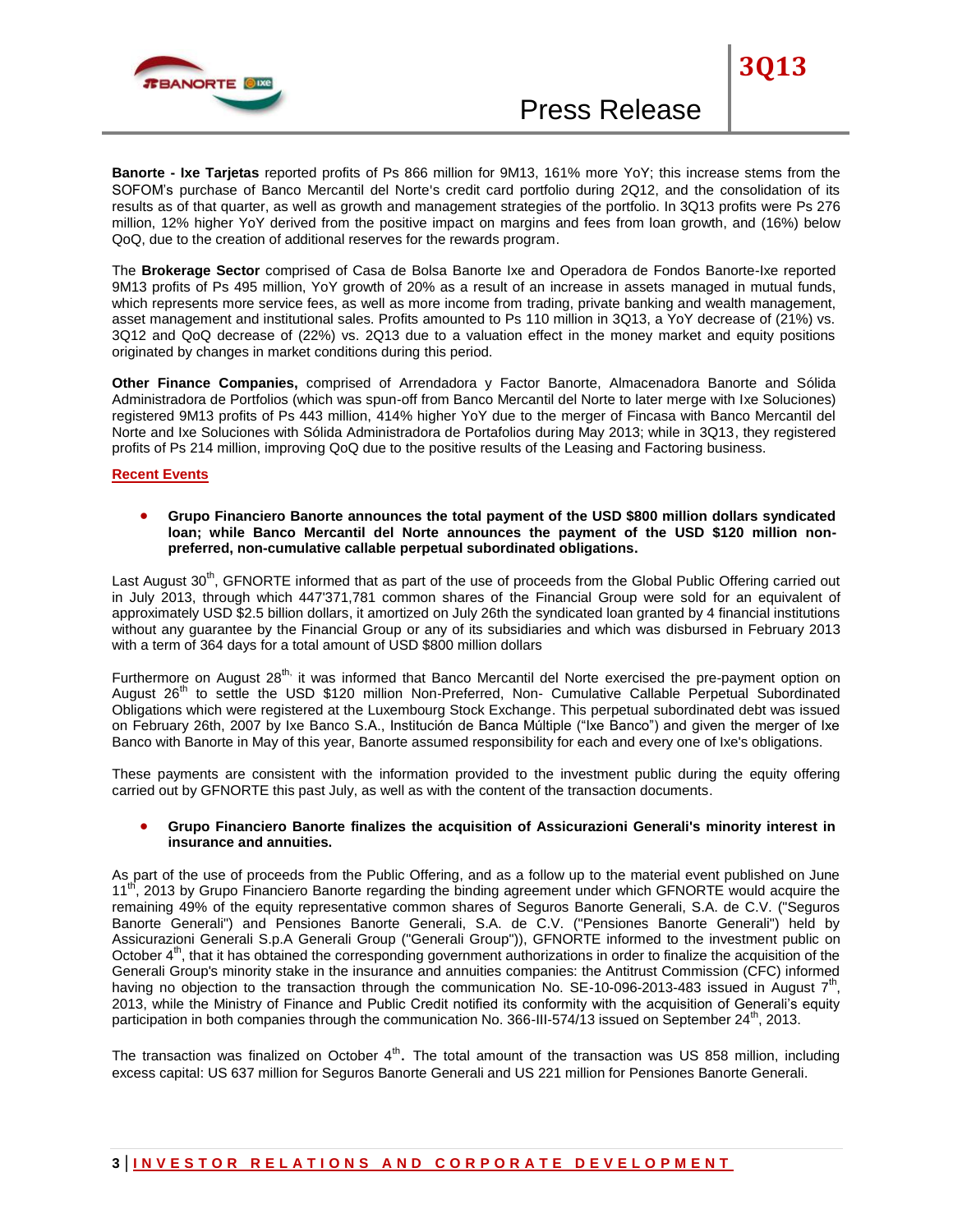

Last October 14<sup>th</sup>, an Ordinary Shareholders' Meeting was held with 91.0% of the total subscribed and paid shares of the Company's capital represented, and it was approved to distribute a cash dividend of Ps. \$0.7852 per share, derived from the retained earnings of previous years, which will be paid in four installments of Ps \$0.1963 per share each, on October 23<sup>rd</sup>, 2013, January 23<sup>rd</sup>, 2014, April 23<sup>rd</sup>, 2014 and July 23<sup>rd</sup>, 2014, respectively against delivery of the corresponding coupons. This amount was approved by the Group's Board of Directors last July 25<sup>th</sup>, 2013. The total amount of the dividend to be paid of Ps. \$0.7852 represents 20% of the recurring profits of 2012 and the payout was determined according the dividend policy approved on October 2011, which establishes a payment of 20% of the recurring net income in the event that annual profit growth is greater than 20%.

# **Credit Ratings.**

Moody"s ratified the ratings of Banco Mercantil del Norte, Arrendadora y Factor Banorte and Casa de Bolsa Banorte Ixe; the outlook was changed from negative to stable.

On September 10<sup>th</sup>, Moody's de México and Moody's Investors Service ratified the global and national-scale ratings of Banco Mercantil del Norte, Arrendadora y Factor Banorte and Casa de Bolsa Banorte Ixe with a stable outlook. This follows GNORTE"s Primary Public Offering, which will enable the Group to finance its recent acquisitions and pay down debt, including the payment of some of Banorte's subordinated debt.

Fitch Ratings gives its opinion of the upcoming fund mergers of Operadora de Fondos Banorte Ixe.

In September of this year, following the announcement by Operadora de Fondos Banorte Ixe of its intention to merger 16 funds of the 43 mutual funds comprising its current range of funds (which is expected to be completed in December 2013 at the latest), the rating agency informed that it does not expect any changes in their ratings, as the funds have similar characteristics in terms of rating, investment strategy, horizon and share purchasing policy, besides a solid organizational structure that includes directors with many years of experience in the financial sector.

# **Institutional Investor Magazine's Rankings.**

In August 2013, Institutional Investor magazine announced the "Best Latin America Executive Team 2013" rankings, which was based on a survey of 395 buy-side fund managers and 417 sell-side analysts. For a fourth consecutive year, GFNORTE"s Management and Investor Relations team figured among the top Mexican companies and Latin American banks. Alejandro Valenzuela, Grupo Financiero Banorte's CEO, was ranked as the number two CEO in Mexico and third in Latin America, based on the opinions of both sell-side and buy-side analysts. Likewise, in the regional survey Rafael Arana, GFNorte's CFO, came as number one ranked based on sell-side opinions (he was ranked fifth last year) and second based on buy-side opinions (he was ranked seventh last year); in the Mexican ranking he was placed fourth by both buy and sell-side. David Suárez, Head of IR at GFNorte, was ranked as the best IR Professional in Latin America in the opinion of sell-side analysts and third in Latin American according to the buy-side. In Mexico, David Suárez was ranked top by the buy-side and second by the sell-side. The Investor Relations Department was ranked second in Latin America by the sell-side and third by the buy-side; in the national ranking both groups ranked this department in second place. At the regional level, the group was placed ahead of institutions like Santander Chile and Brazil, BTG, Bradesco, Bancolombia, Banco Do Brasil, Credicorp, among more than 30 banks. In Mexico it ranked ahead of América Móvil, Wal-Mart, FEMSA, Cemex, Bimbo, Banregio, Compartamos, Santander México, among more than 60 companies.

# **Planet Payment and Banorte announced "MICROS Payment Gateway".**

In October Planet Payment, one of the main international payment processing and multi-currency payment providers, and Banorte announced the initial implementation of "MICROS Payment Gateway" integrated in the "Pague en su Moneda" Service (*Pay in your Currency*), which enables international consumers and users to pay for purchases and accommodation expenses in their own currency, while at the same time lowering transaction processing costs for businesses or service providers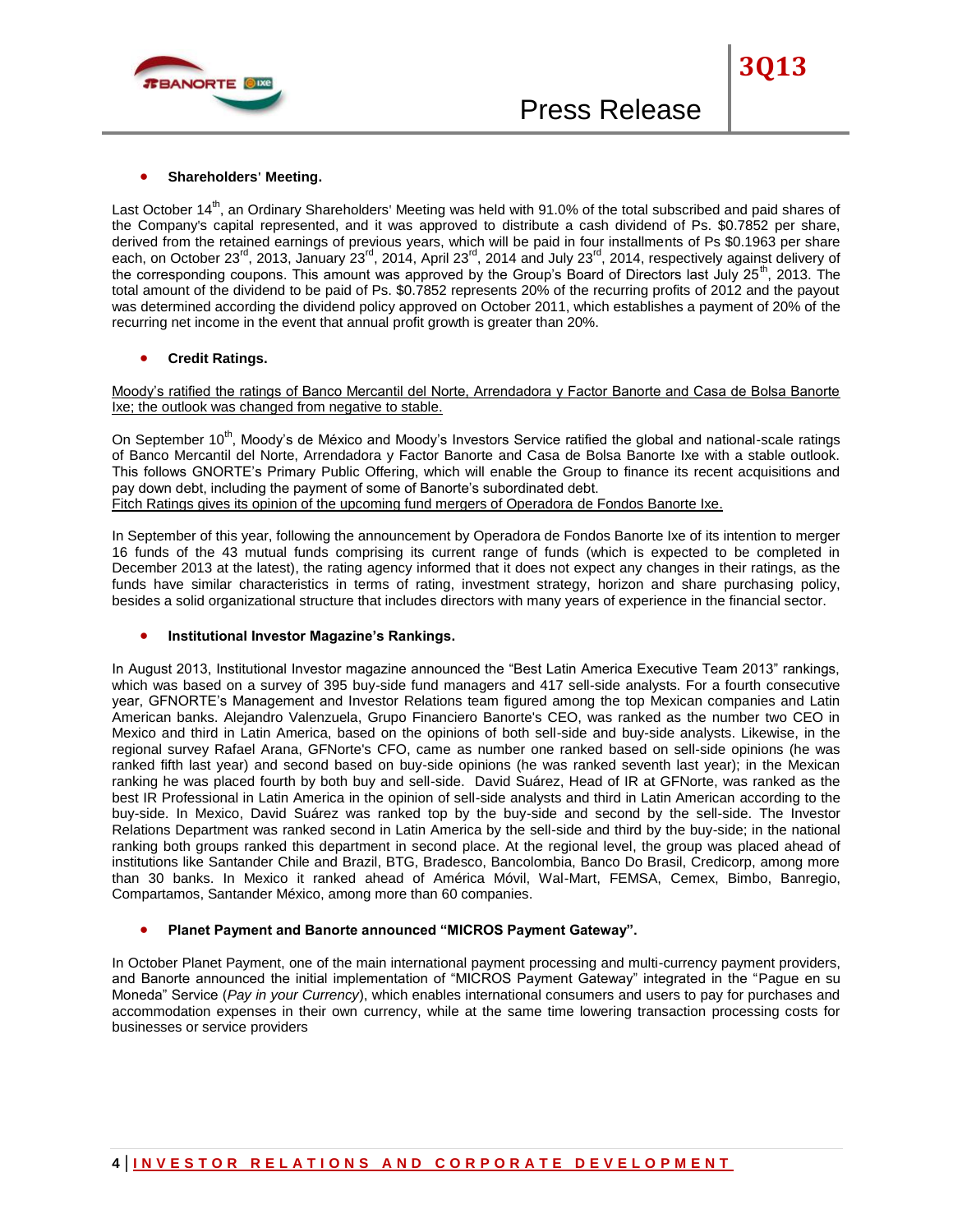

#### **Banorte launches green platform for Micro, Small and Medium Sized Enterprises (MiSME)**

Within the framework of the "Green Businesses Summit 2013" organized by the Global Institute for Sustainability at the Tecnológico de Monterrey, Banorte presented the eco-efficiency platform for MiSMEs, which seeks to achieve a more sustainable production chain to make SMEs that are bank clients and service providers more competitive. Banorte's initial commitment is to finance projects with the most potential to develop green markets.

#### **Organizational Changes.**

As part of ongoing efforts to focus the organization towards a client-centered business model, the following appointments and organizational adjustments were made:

#### I. Areas that report directly to the Board of Directors

On August 3<sup>rd</sup>, Martha Elena Navarrete Villarreal was appointed Managing Director of Internal Audit, an area that will report directly to the Audit and Corporate Practices' Committee, body of the Board of Directors. Since joining the Group in 2010, Martha Elena has held the positions of Deputy Managing Director of Audit and Executive Director of Internal Audit Management, having fostered best practices for the Internal Control System and Corporate Governance of the Financial Group. Martha has a degree in Management from ITAM and a Masters in Business Administration (MBA) from Nottingham University. She has many years of experience working for the National Banking and Securities Commission (CNBV).

On July 25<sup>th</sup>, the Board of Directors decided that the Head of Corporate Affairs, Sergio Garcia Robles Gil, and the Director of Social Responsibility, **Mayra Hernandez González**, would report directly to the Board.

II. Business Areas

On July 25<sup>th</sup> 2013, the Board of Directors approved a new organizational structure in order to achieve a business model based on products, segments and channels, in order to focus the strategy towards client service. As a result, **Manuel Antonio Romo Villafuerte** was appointed Managing Director of Consumer Products and **Jesús Garza Martínez** was appointed Managing Director of Retail Banking, in charge of segments and channels. Both of them report directly to GFNORTE's CEO.

#### III. Staff Areas

In order to consolidate the staff and support areas and improve the organization"s internal service levels, on October 24, GFNORTE"s Board of Directors appointed **Rafael Arana de la Garza** as Chief Operating Officer (COO), who in turn will report to GFNORTE"s CEO. The areas of Corporate Services, Finance and Investor Relations, Strategic Planning and Value Creation, Customer Experience, Marketing, Legal, Technology and Operations, Institutional Relations and Communications, and the Project Sumando (IBM Alliance) will all report to the COO.

As part of these changes, **David Ricardo Suárez Cortazar** was appointed as Chief Financial Officer (CFO); **Fausto Hernández Pintado** was appointed as Chief Strategic Planning and Value Creation Officer and **Concepción Guadalupe Borjon Shears** was appointed as Leader of Sumando.

Rafael Arana was previously GFNORTE's CFO and was ranked as the best CFO in Latin American financial institutions in the 2013 Institutional Investor survey; furthermore, he has more than 20 years of experience in the financial sector. His previous positions include Deputy Managing Director of Personal Financial Services for Latin America and the Caribbean at HSBC and Deputy Managing Director of HSBC México. He is a professor at the Instituto Panamericano de Alta Dirección de Empresas (IPADE), holds a Masters in Engineering and Operations from the University of Michigan, and a degree in Mechanical-Electrical Engineering from Universidad Iberoamericana.

Concepción Guadalupe Borjon Shears has been Deputy Managing Director of Branches and Clients for 6 years; in this position she was responsible for defining and supervising branch processes, the generation of follow-up information for Banking business units, measuring the performance of branch executives, implementing sales and communication strategies with the branch Network and being responsible for the Banorte Valuation Unit. She has worked at Banorte for more than 20 years; she joined the group in 1993 as part of an executive development program and furthered her career in areas such as Credit, Consumer and Commercial Banking. Concepción Borjón has a